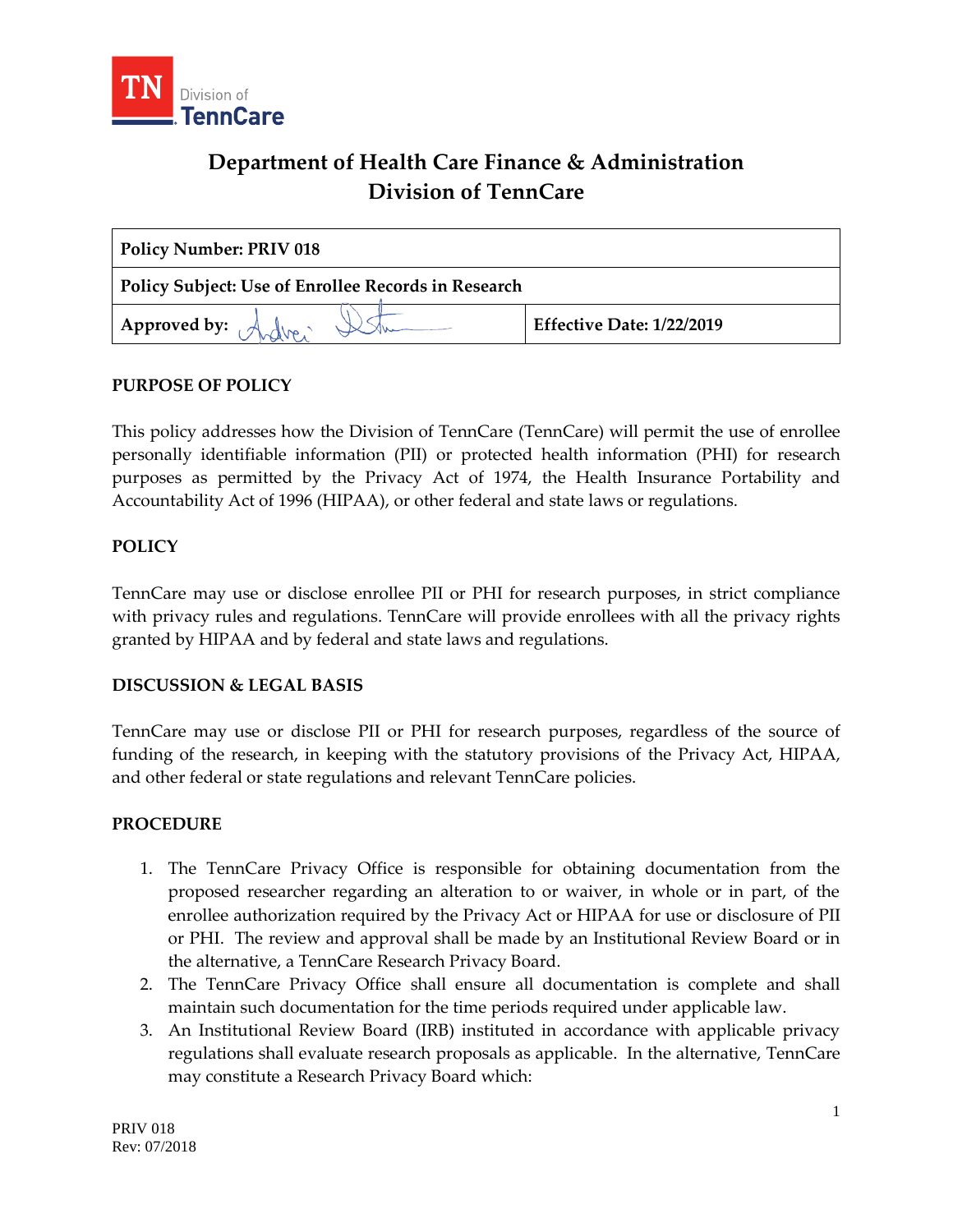

- a. Shall consist of the TennCare Privacy Officer as an *ex officio* member, the TennCare Chief Medical Officer as chair, and members with varying backgrounds and appropriate professional competency as necessary to review the effect of the research protocol on the enrollee's privacy rights and related interests;
- b. Shall include at least one member who is not affiliated with TennCare, not affiliated with any entity conducting or sponsoring the research, and not related to any person who is affiliated with any of such entities; and,
- c. Does not have any member participating in a review of any project in which the member has a conflict of interest.
- 4. For disclosures absent board review and approval of a waiver or modification of authorization, TennCare must obtain from the researcher representations relative to the PII or PHI sought that:
	- a. Use or disclosure is solely to review PII or PHI to prepare a research protocol;
	- b. PII or PHI shall not be removed from TennCare by the researcher during the review; and
	- c. The use or access is necessary for the research purposes.
- 5. For disclosures absent board review and approval of a waiver or modification of authorization for purposes of research of a decedent enrollee's information, TennCare must obtain from the researcher representations relative to the PII or PHI sought that:
	- a. Use or disclosure is solely for research on PII or PHI of decedents;
	- b. Documentation, at TennCare's request, of the death of such enrollees; and
	- c. The use or access is necessary for the research purposes.
- 6. For a use or disclosure to be permitted based on documentation of approval of an alteration or waiver of authorization, the documentation must include all of the following:
	- a. Statement identifying the privacy board and the date on which the alteration or waiver of authorization was approved;
	- b. Statement that the privacy board has determined that the alteration or waiver, in whole or in part, of authorization satisfies the statutory criteria;
	- c. Brief description of the PII or PHI for which use or access has been determined to be necessary by the privacy board;
	- d. Statement that the alteration or waiver of authorization has been reviewed and approved under either normal or expedited review procedures according to the Common rule, including normal review procedures;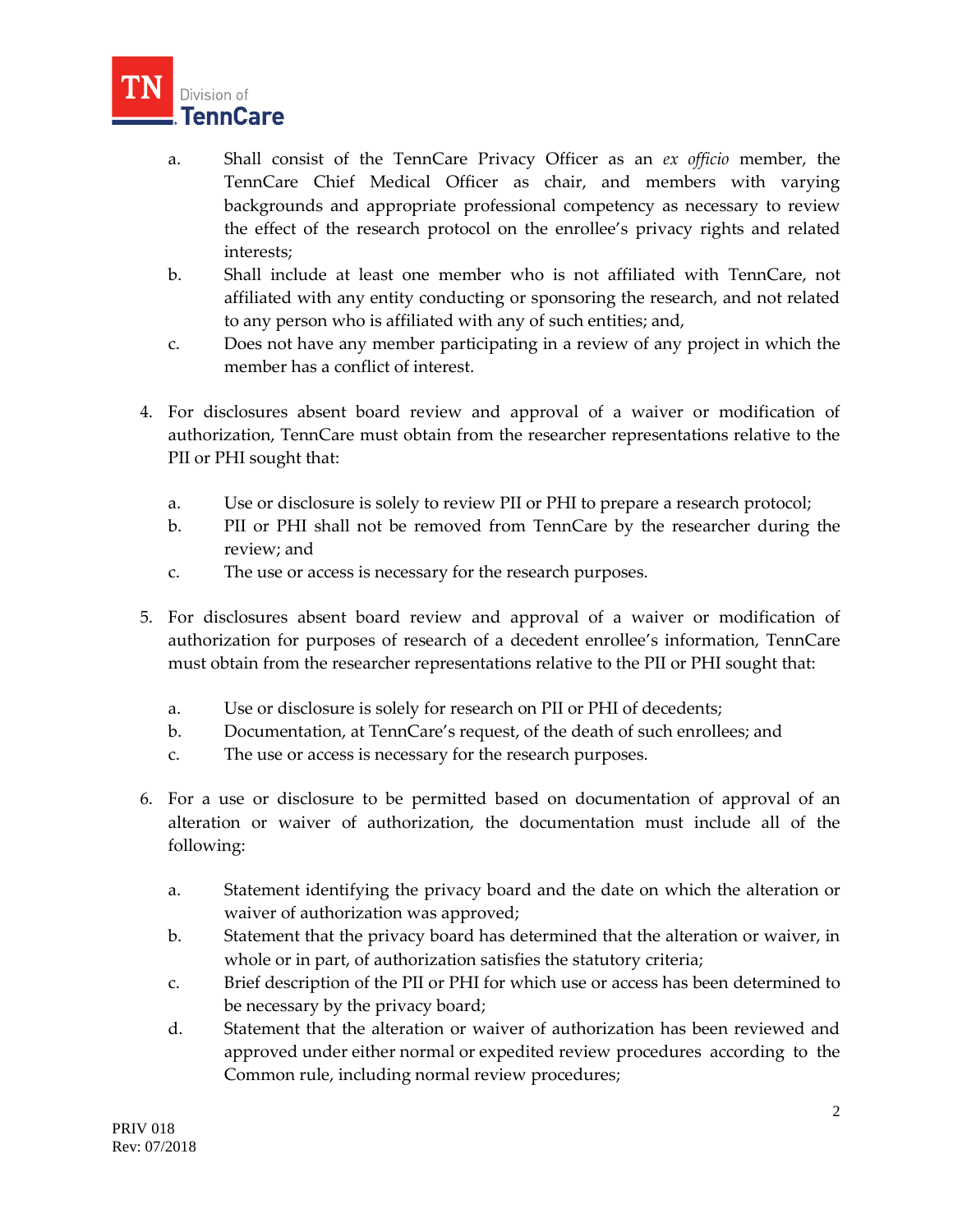

- e. Statement that the privacy board convened and reviewed the proposed research project in accordance with applicable federal and state laws and regulations.
- g. Documentation of the alteration or waiver of authorization must be signed by the chair or other member, as designated by the chair, of the privacy board.

### **DEFINITIONS**

**Enrollee:** an individual applying for or currently enrolled in any category of the State of Tennessee's Medicaid program (TennCare) and Children's Health Insurance Program (CHIP, known as CoverKids in Tennessee), or in any Tennessee federal Medicaid waiver program approved pursuant to Sections 1115 or 1915 of the Social Security Act; and, for purposes of TennCare Privacy policies, the term may also be used to reference one who was previously an enrollee during a period for which there is a privacy request or compliance inquiry.

**HIPAA:** Health Insurance Portability and Accountability Act of 1996, for which administrative simplification, privacy and security regulations are codified at 45 CFR §§ 160-164.

**Personally Identifiable Information (PII)**: Information that can be used to distinguish or trace an individual's identity, either alone or when combined with other personal or identifying information that is linked or linkable to a specific individual.

**The Privacy Act of 1974:** A United States federal law, enacted December 31, 1974, and codified at 5 U.S.C. 552a which establishes a Code of Fair Information Practice that governs the collection, maintenance, use, and dissemination of personally identifiable information.

**Protected Health Information (PHI):** information that is: (i) Transmitted by electronic media; (ii) Maintained in electronic media; or (iii) Transmitted or maintained in any other form or medium, including demographic information that identifies or may be used to identify an individual and that:

(1) Is created or received by a health care provider, health plan, public health authority, employer, life insurer, school or university, or health care clearinghouse; and (2) Relates to the physical or mental health or condition of an individual.

#### **OFFICE OF PRIMARY RESPONSIBILITY**

TennCare Privacy and Office, Office of General Counsel

#### **RELATED FORMS**

TennCare Research Application